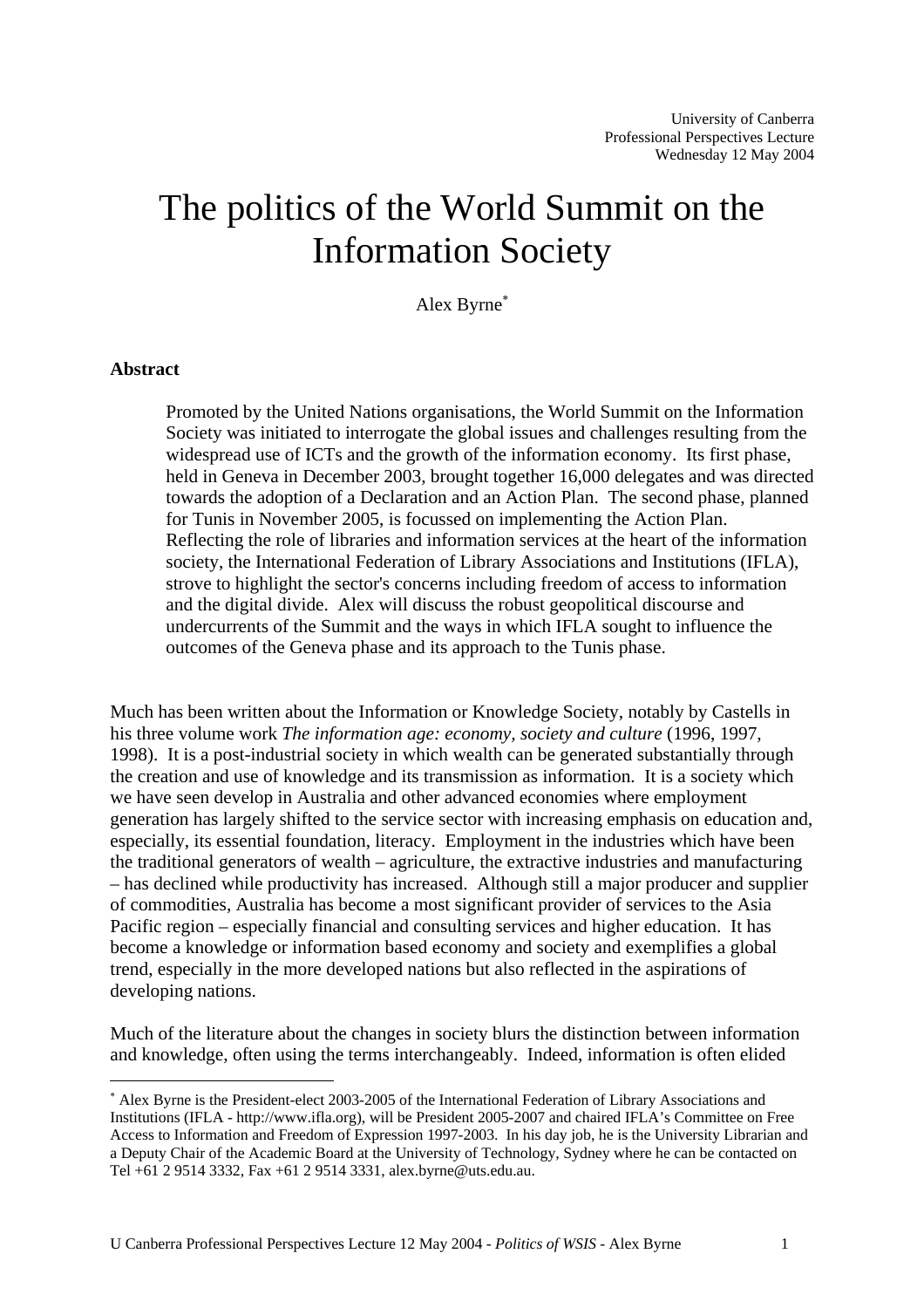into data to compound the confusion. Eliot's aphorism is more needed than ever: "Where is the wisdom we have lost in knowledge? Where is the knowledge we have lost in information?" (TS Eliot, The Chorus from *The Rock*, 1934).

## **The World Summit on the Information Society**

The World Summit on the Information Society, known to participants as WSIS (pronounced "Whisis") or SMSI in French (Sommet mondial sur la société de l'information pronounced "Simsi"), was emphatically not about wisdom or indeed about knowledge although one might hope that its pronouncements and outcomes would be wise and would, in the words of the President of the preparatory process M Adama Samassékou, foster a society built around *shared knowledge*.

The Summit was proposed and sponsored through the ITU (International Telecommunication Union) and consequently its initial focus was on information technology, not information or "content" and certainly not knowledge. And therein lay a fundamental problem to which I shall return.

Promoted by the United Nations and its agencies, the World Summit on the Information Society was initiated to interrogate the global issues and challenges resulting from the widespread use of ICTs and the growth of the information economy. It is the latest in a series of United Nations sponsored summits and conferences to highlight major global issues. It followed such other events as the World Conference on Women (Beijing, China – September 1995), Millennium Summit: "The role of the United Nations in the 21st century" (New York, 6-8 September 2000), World Conference against racism, racial discrimination, xenophobia and related intolerance (Durban, South Africa, 31 August - 7 September 2001), World Summit on Sustainable Development (Johannesburg, South Africa, 26 August - 4 September 2002).

### **The process**

The Summit's first phase, held in Geneva in December 2003, brought together 16,000 delegates and was directed towards the adoption of a Declaration of Principles and an Action Plan. The second phase, planned for Tunis in November 2005, is focussed on implementing the Action Plan.

As with other UN sponsored Summits, the actual three day Summit is the culmination of several years of negotiations and consists of set piece speeches by leaders of government and United Nations agencies together with an exhibition and a multitude of presentations by governments, international agencies and advocacy groups. The World Summit on the Information Society differed from previous summits in that its planners explicitly and formally recognised three groups of stakeholders: governments, civil society and business entities. In fact there was a fourth which the UN agencies were perhaps too polite to mention – or which was perhaps too obvious to them – the international governmental organisations themselves. In the event the hierarchy of influence was governments first, international governmental agencies a close second, civil society a distant third with business entities bringing up the rear. "Civil society" is a misnomer: it is the term employed to denote the group of non governmental organisations (NGOs) or transnational social movement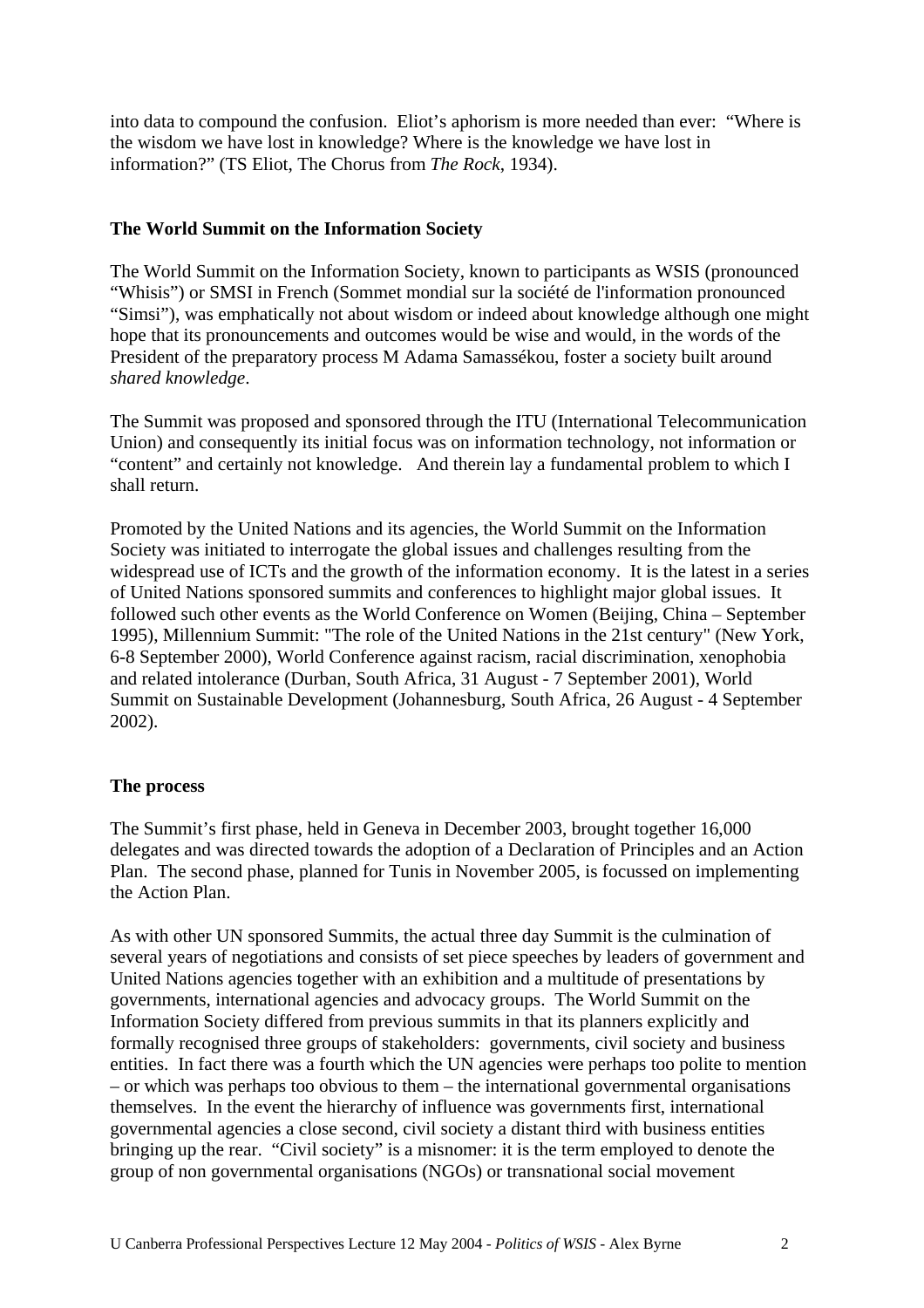organisations (TSMOs) which represent the many dimensions of civil society. I prefer to use the term "civil society organisations". "Business entities" is similarly inappropriate because it generally referred to peak bodies representing business interests although some powerful companies such as Microsoft were individually influential.

The process consisted of a series of formal preparatory committee meetings (PrepComs in UN-speak) which were supported by regional meetings held in Africa, Latin America and other regions of the world and focal meetings held by agencies such as UNESCO. The formal PrepCom meetings focussed on developing the two documents, the Declaration of Principles and Plan of Action, often breaking into subcommittee meetings to discuss the details of issues and the language to be used. New participants, including IFLA representatives, learned about the labyrinthine modes of international negotiation such as the startling concepts of "square brackets" and "non-papers". "Square brackets" are put around any sentence or phrase which is not agreed to signal that it is still in draft. And, of course, the whole of a text is in square brackets until all the internal square brackets have been removed. Square brackets nested within square brackets to a mind-numbing extent! Even more Alicein-Wonderlandish is the "non-paper": it is a paper written and circulated for discussion which has no standing except to promote discussion. It is therefore used as a circuit breaker to resolve an impasse but simple souls, unused to international negotiations, find it difficult to see how a paper which can be argued over and even agreed can have no formal status.

The governments were certainly 'more equal' than the other groups but, thanks largely to the insistence and facilitation of M Adama Samassékou, the President of the PrepComs, civil society organisations were given a limited voice. Together with the business entities, they were allowed 15 minutes on the floor of a three hour or longer meeting, perhaps 3 minutes each for 5 organisations. The slots were hard to obtain and led to some competition between civil society organisations. Their brevity contrasted dramatically with the filibustering indulged in by many governmental delegations.

Nevertheless, the civil society organisations showed remarkable unanimity, putting aside their differences and specific concerns in the shared interest of emphasising the big issues. They achieved considerable success but were often frustrated by the attitudes of most government delegations who clearly felt that it was their sand patch and resented the involvement of such other parties. Their concerns and frustrations are expressed in an alternative civil society declaration which was agreed and issued during the Summit (WSIS Civil Society Plenary 2003).

### **Interventions on behalf of libraries and information services**

Reflecting the role of libraries and information services at the heart of the information society, the International Federation of Library Associations and Institutions (IFLA), strove to highlight the sector's concerns including freedom of access to information and the digital divide. IFLA sought to influence the outcomes of the Geneva phase. IFLA representatives communicated with cognate peak professional bodies such as the International Publishers' Association (IPA), participated in consultative meetings hosted by UNESCO, formed a delegation to the preparatory committee (PrepCom) meetings for the Summit, and organised a pre-Summit conference. A number of documents were produced including a booklet of library success stories and formal submissions to the Summit.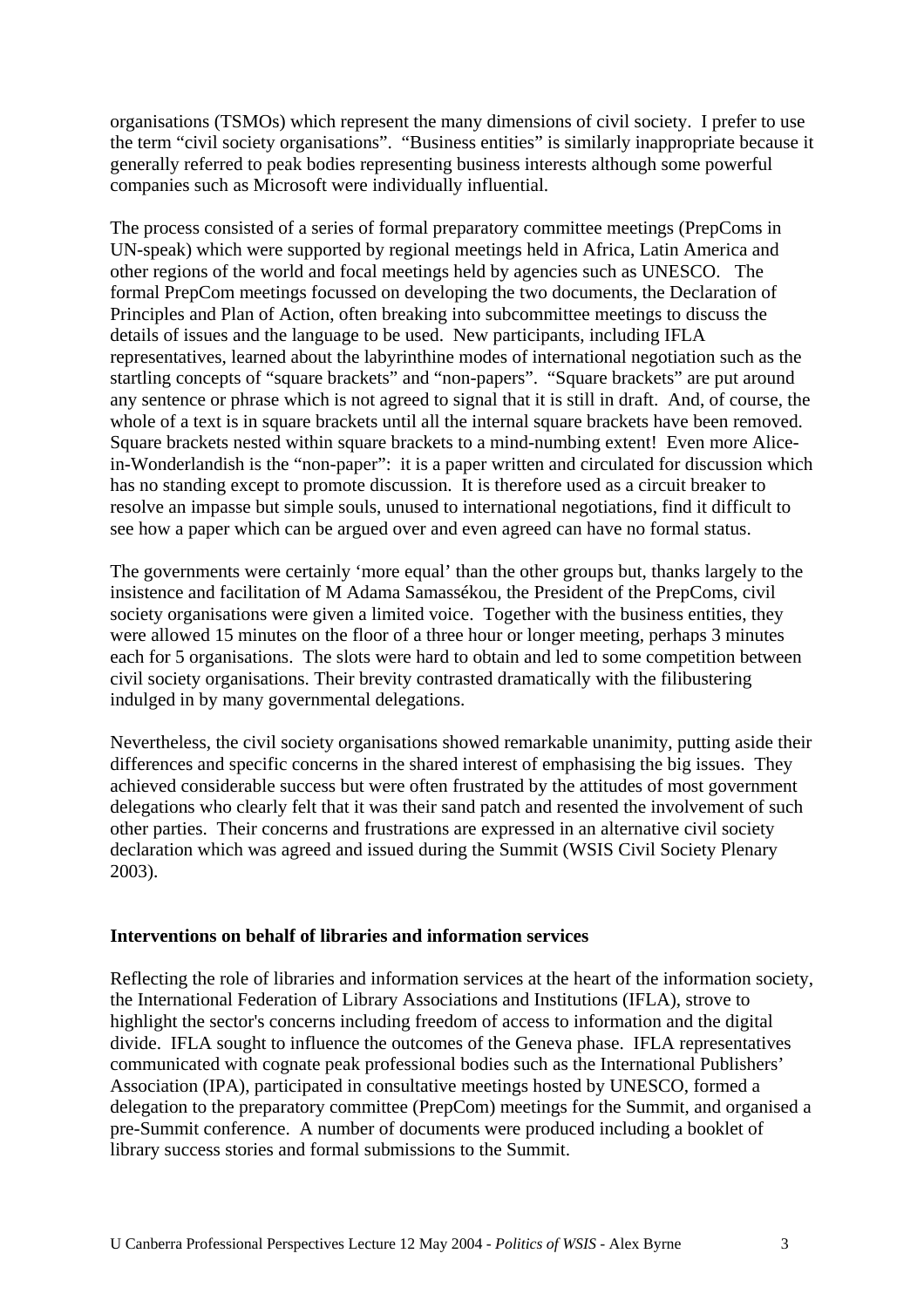These interventions, which began in 2002, demanded an intense period of focussed activity by IFLA staff, members of the Governing Board and other colleagues, notably the team of Swiss librarians and students in Geneva who represented IFLA, organised the Libraries@the Heart Pre-Summit Conference and supported delegates. Their work was crucial to the whole project. The campaign was exhausting and stretched our resources considerably. It demonstrated the need for IFLA to establish an effective advocacy capability while still drawing on the knowledge, persuasiveness and contacts of our members.

Also important was the strong support provided by a number of national delegations, especially the delegation from New Zealand, which articulated our concerns in preparatory meetings in which civil society representatives, including those from IFLA, were not permitted to speak. Those interventions from the floor of the meetings were echoed by initiatives taken by a number of national library associations within their own countries. For example, the participation of IFLA President Kay Raseroka in a meeting organised by the Danish Library Association and other Danish NGO's lead to the inclusion of library views in the Danish government position which was presented at PrepCom3.

The Libraries@the Heart Pre-Summit Conference, which was held in the Hall of the General Assembly in the Palais des Nations in Geneva a month before the Summit, was crucial in providing an opportunity for librarians to come together in the Geneva home of the United Nations to highlight the centrality of library and information services to the information society and to meet with members of their governments' delegations to the PrepComs and the Summit. More than 70 countries were represented at the Conference and discussions continued in national capitals. Delegates called upon the nations of the world to:

> Support and extend the existing global network of library and information services to make available and preserve knowledge and cultural heritage, to provide information access points and to develop the twenty-first century literacies which are essential to the realisation of the information society. High quality library and information services provide access to the information required by the communities they serve: a modest investment in them would quickly return significant dividends.

This exhortation summarised the arguments tendered by IFLA and its members. We expressed a shared vision of an inclusive Information Society in which everyone can create, access, use and share information and knowledge and which is based on the fundamental right of human beings to both access and express information without restriction. We noted that libraries and information services provide access to information, ideas and works of imagination in any medium and regardless of frontiers; they serve as gateways to knowledge, thought and culture, offering essential support for independent decision-making, cultural development, research and lifelong learning by both individuals and groups; they assist people to develop lifelong literacy -the range of competencies necessary to engage fully with the Information Society; they contribute to the development and maintenance of intellectual freedom and help to safeguard democratic values and universal civil rights; and, consequently, they are committed to offering their clients access to relevant resources and services without restriction. We went on to assert that international understanding and dialogue is supported through access to information and knowledge from other nations and cultures. We added that IFLA and its members are committed to addressing the digital divide and the resulting information inequality. This might all seem obvious to those of us in the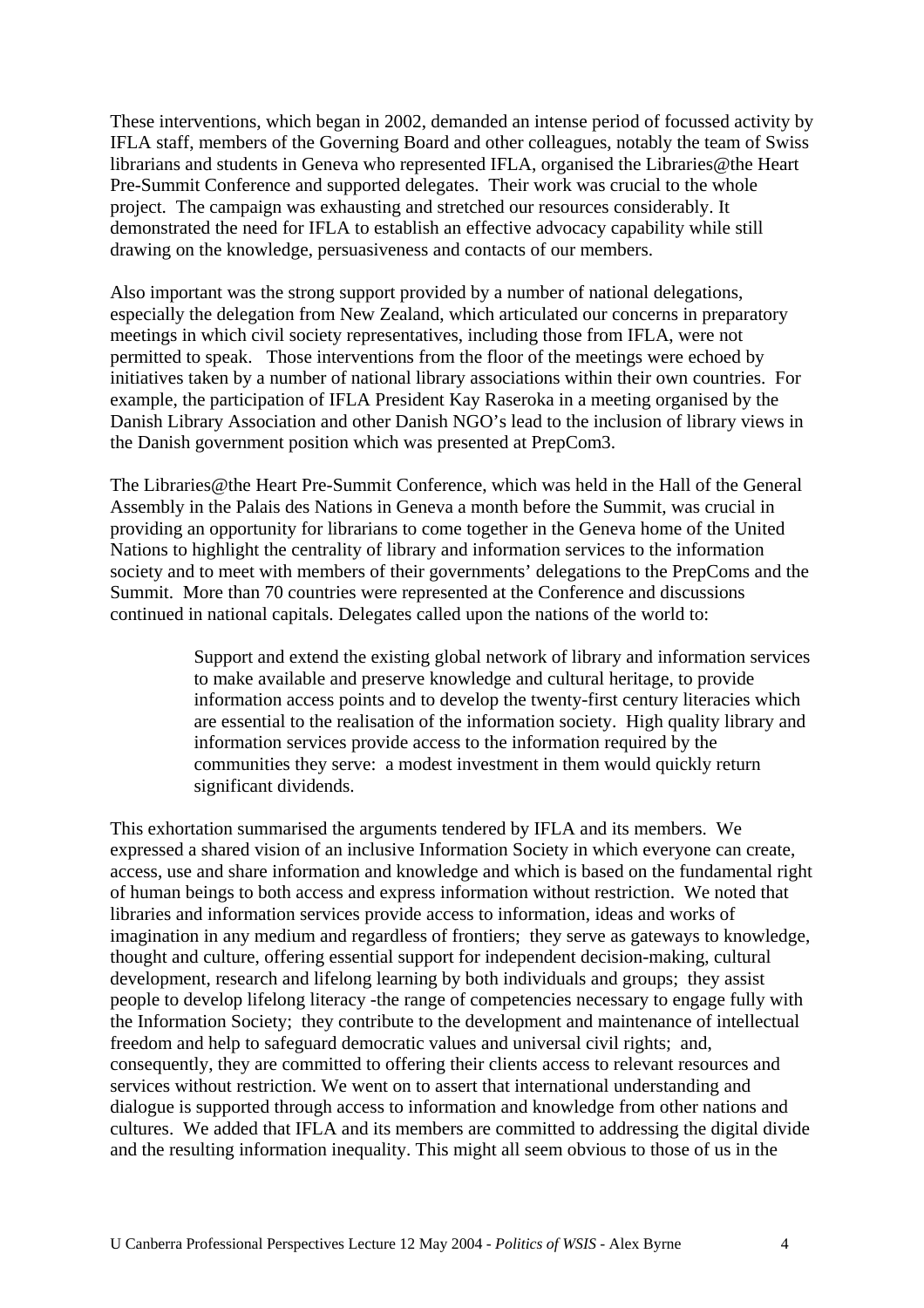library and information game but many of the participants in the Summit processes were oblivious to it.

## **The Declaration of Principles**

After all the negotiation, a compromise Declaration of Principles was agreed (World Summit on the Information Society 2003a). Unqualified acknowledgement of the vital importance of human rights – and particularly Article 19 of the *Universal Declaration of Human Rights* – was secured despite the resistance of several states. That resistance constituted a sad commentary on the perspective of those states which were resisting acknowledgement of an instrument which virtually all have both signed and adopted and the language of which is directly reflected in the constitutional provisions of many of the newer states. The disappointment of civil society organisations at the outcomes of the Summit would have turned to absolute dismay if the resistance had successfully compromised the commitment to human rights in a WSIS Declaration which was coincidentally adopted on the fifty-fifth anniversary of the adoption of the *Universal Declaration* by the United Nations.

The WSIS Declaration of Principles has three parts:

- A statement of shared vision about the developing information society
- A list of key principles to underpin the developing information society; and,
- A summary of the processes which will lead the world's peoples towards an equitable information society.

The first part, "Our Common Vision of the Information Society", proclaims in its first paragraph a "common desire and commitment to build a people-centred, inclusive and development-oriented Information Society" which would be "premised on the purposes and principles of the Charter of the United Nations and respecting fully and upholding the Universal Declaration of Human Rights". Thus, at the outset it places people, their rights and inclusiveness at the heart of the information society but it also links them to sustainable development and globalism. The buzz words are there, especially "development" with the promise it holds out to the countries of the 'South' that they will be able to share in the promised benefits.

The second paragraph turns to technology, accepting the challenge "to harness the potential of information and communication technology to promote the development goals of the Millennium Declaration, namely the eradication of extreme poverty and hunger; achievement of universal primary education; promotion of gender equality and empowerment of women; reduction of child mortality; improvement of maternal health; to combat HIV/AIDS, malaria and other diseases; ensuring environmental sustainability; and development of global partnerships for development for the attainment of a more peaceful, just and prosperous world" and goes on to repeat the commitment to achieving sustainable development. This is a tall order for ICTs: to ensure that "no child will live in poverty" (in the words of Bob Hawke) by some time in the future. Many of the contemporary preoccupations are listed, suggesting that ICTs are seen as the latest silver bullet which will alleviate the world's ills. It is an affirmation of faith in technocracy. Although it exalts empowerment as a goal, it places the achievement of that and other goals in the hands of the experts, the ICT experts in particular. It fails to see empowerment as a primary means of achieving the other goals, including the effective use of ICTs.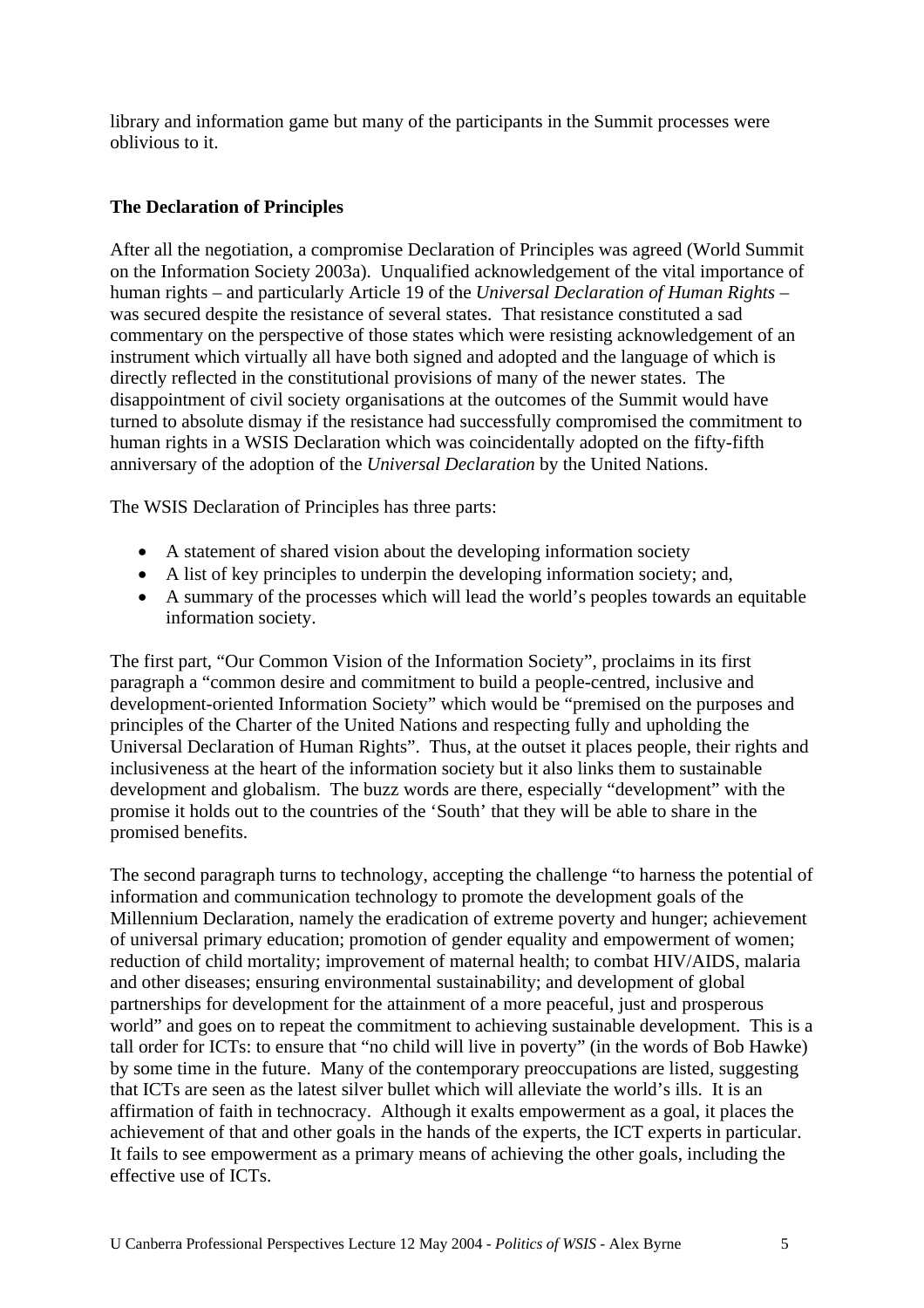The Declaration then turns to human rights and fundamental freedoms, proclaiming their universality but again linking them to development and introducing another buzz term by resolving "to strengthen respect for the rule of law in international as in national affairs". This is a sop to repressive states which seek to impose their will on their citizens and sometimes on the citizens of other states. However, the Declaration does reaffirm without qualification the right expressed in Article 19 of the *Universal Declaration of Human Rights*, that "everyone has the right to freedom of opinion and expression; that this right includes freedom to hold opinions without interference and to seek, receive and impart information and ideas through any media and regardless of frontiers". It asserts that this is "an essential foundation of the Information Society". The inclusion of this unqualified statement represents a major success for civil society and governments which prize principle above posturing, human rights above geopolitical manoeuvring.

Displaying its technocentric origins, the Declaration celebrates scientific and technical achievements and the progressivist notion of attaining ever "higher levels of development". While the ICT revolutions have certainly demonstrated capacity to revolutionise production and employment, to overcome time and distance and provide benefits for many people across the world, there is much to be done if they are to benefit *all* peoples. The Declaration shows an awareness of these limitations and states a commitment to "turning this digital divide into a digital opportunity for all, particularly for those who risk being left behind and being further marginalized".

This need is explored in terms of empowerment of children, women and the marginalised and vulnerable in society, "including migrants, internally displaced persons and refugees, unemployed and under-privileged people, minorities and nomadic people … older persons and persons with disabilities … those living in remote, rural and marginalized urban areas". More buzz words emerge in the recognition of the particular needs of those in "developing countries, countries with economies in transition, Least Developed Countries, Small Island Developing States, Landlocked Developing Countries, Highly Indebted Poor Countries, countries and territories under occupation, countries recovering from conflict and … [subject to] natural disasters". The Declaration also recognises the special needs of indigenous peoples but emphasises preservation of their heritage and cultural legacy rather than their current needs and aspirations. It is a carbon dated view of indigenous peoples, as a former indigenous colleague of mine, Isaac Brown, put it. This is a worthy list which implicitly sets a multitude of targets for the Action Plan but one is left with the feeling that it is simply responding to current preoccupations and pressures from advocates rather than reflecting a well considered strategy to achieve empowerment for all the world's peoples.

The first part of the Declaration ends with recognition of the ambitious nature of the vision and introduces as new term to characterise the required commitment, "digital solidarity". This term acquired special meaning, as we shall see. The second part identifies eleven key principles "for building an inclusive Information Society". They are:

- 1. The role of governments and all stakeholders in the promotion of ICTs for development
- 2. Information and communication infrastructure: an essential foundation for an inclusive information society
- 3. Access to information and knowledge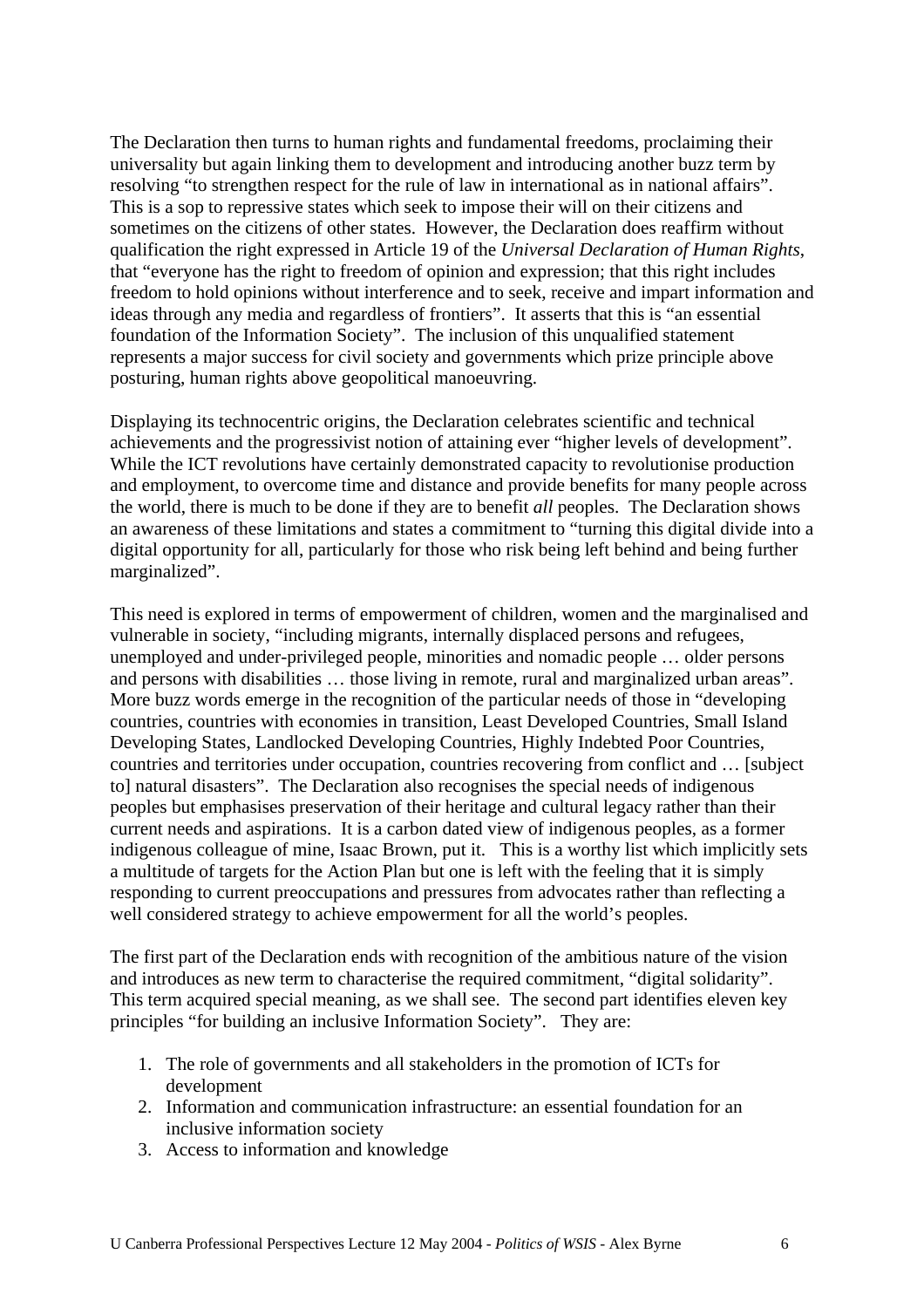- 4. Capacity building
- 5. Building confidence and security in the use of ICTs
- 6. Enabling environment
- 7. ICT applications: benefits in all aspects of life
- 8. Cultural diversity and identity, linguistic diversity and local content
- 9. Media
- 10. Ethical dimensions of the Information Society
- 11. International and regional cooperation

I am far from sure that all of these are principles. Some such as "ethical dimensions", "cultural diversity" and "access to information and knowledge" certainly are and many of the detailed clauses include issues of principle. However, several items on this list identify the interests of particular stakeholders who were able to persuade the negotiators that their concerns should be highlighted. "Media" and "role of governments" are examples. Some, such as "building confidence and security", expose the undercurrents of the Summit. In the time available for this address I cannot attempt to deconstruct all of the clauses under the headings for these so called principles but I shall comment on a few.

The very first, "The role of governments and all stakeholders in the promotion of ICTs for development", exposes the discomfort of government negotiators at the degree of recognition which this Summit accorded to civil society organisations. While it speaks the language of cooperation and partnership, it is an attempt to reassert the primacy of governments in international dialogue. One has the feeling that they sense that they are losing that power to the well organised and collaborative voices of civil society.

The sections on information and communication infrastructure, enabling environment, benefits of ICTs and "building confidence and security" return to the origins of the Summit. They assert the technocratic basis of an ICT driven information society, a society in which community well being will be achieved through the application of technology. They urge a society which is well connected with lots of bandwidth and plenty of boxes. Its benefits will be multifarious, if we are to believe the architects of the Declaration:

ICT applications are potentially important in government operations and services, health care and health information, education and training, employment, job creation, business, agriculture, transport, protection of environment and management of natural resources, disaster prevention, and culture, and to promote eradication of poverty and other agreed development goals. ICTs should also contribute to sustainable production and consumption patterns and reduce traditional barriers, providing an opportunity for all to access local and global markets in a more equitable manner. Applications should be user-friendly, accessible to all, affordable, adapted to local needs in languages and cultures, and support sustainable development.

While no one could object to "universal, ubiquitous, equitable and affordable access to ICT infrastructure and services", it begs the question of why we would need it. Is it simply an end in itself? Is it just to further enrich the purveyors of the technologies, the owners of which are mostly located in the developed and richer nations? The section on enabling environment expands upon this, identifying legal, financial and other preconditions for achieving the goal of wider and more effective use of ICTs. However, it is the section on "building confidence and security in the use of ICTs" which presents a particular danger. Along with the desirable concerns to create a reliable and secure technological infrastructure is a thread of concern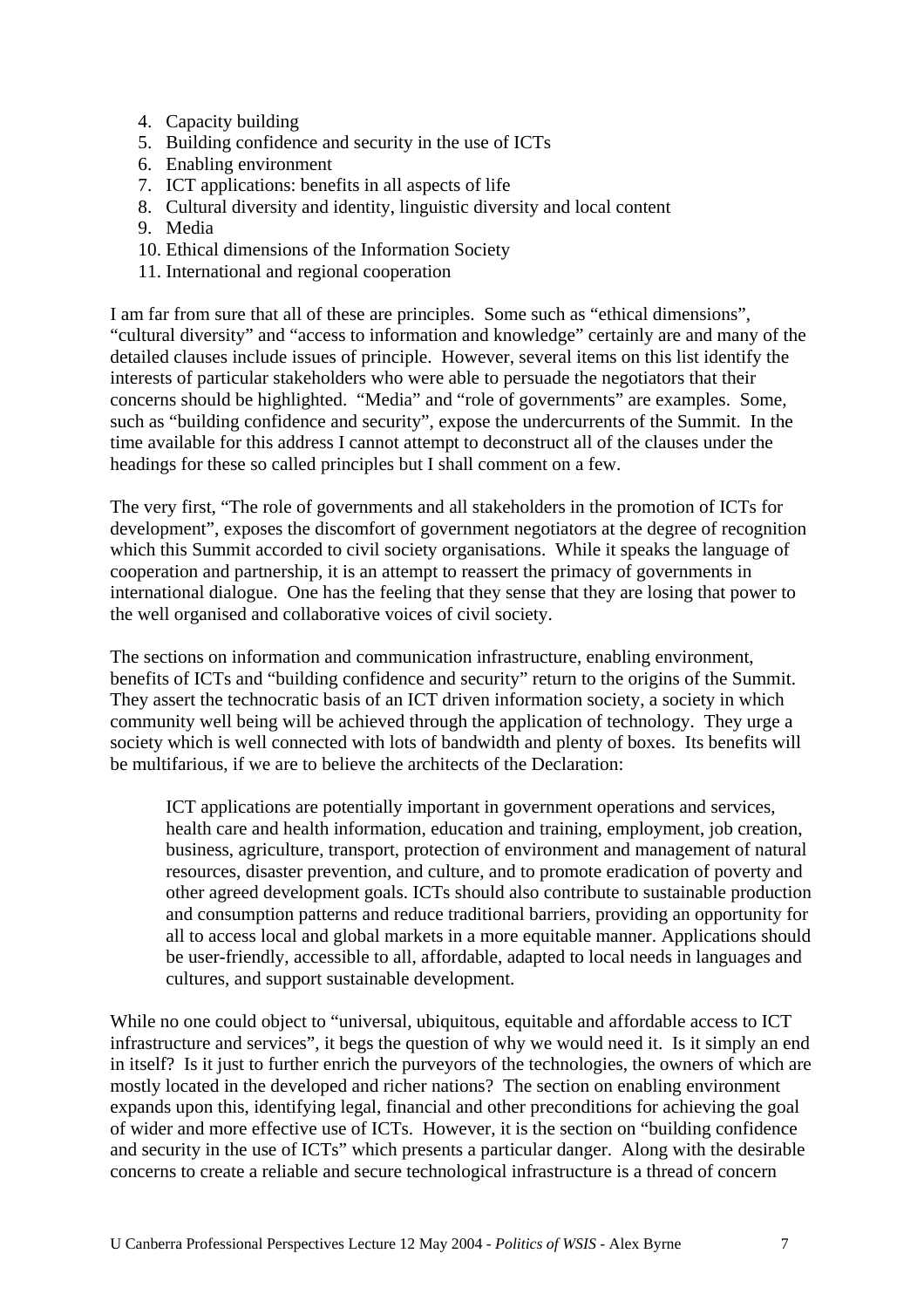about cyber security which plays into the hands of repressive governments by recognising that they may take measures to suppress activities for criminal and terrorist purposes or the security of States.

It is the principle of "access to information and knowledge" which eventually brings us to the core of the information society and, of course, to the role of libraries. This principle offers the key to creating a globally inclusive information society: the ability for all to express their dreams, ideas and opinions and to take in those of others, across geographical, cultural, linguistic and political barriers. Coupled with this is the creation, dissemination and preservation of content in diverse languages and formats must be accorded high priority in building an inclusive Information Society. By enabling access to information in all formats across such frontiers, and through time, libraries and information services foster understanding and communication. We thrive on and support the public domain. The Declaration recognises its importance but also responds to the demands of copyright lobbyists by calling for strong protection of intellectual property.

Under the rubric of "capacity building", the Declaration stresses the importance of education and re-education and their foundation in literacy and ICT capability. Our institutions, libraries and information services, provide vital means of achieving these goals. They often introduce learners to ICTs and their use in seeking and using information at all levels of education and training, from the school library introducing a child to her first book to a research institute's information centre assisting a researcher to source urgently required data. Many offer special programs for clients with special needs, including the disabled.

The tenth principle is one which I would hope that we would all wholeheartedly endorse. It is that "The Information Society should respect peace and uphold the fundamental values of freedom, equality, solidarity, tolerance, shared responsibility, and respect for nature". This commitment is reflected in the core values of libraries and information services and expressed in the fundamental principle of the public library, that it should be open to all. It underpins the strong ethical stance of library and information professionals who embrace the fundamental values relating to respect for the dignity of individuals and peoples, for human rights and for freedom.

The final section of the Declaration expresses a commitment to implementing the Plan of Action. The Plan itself expresses a large shopping list of goals and targets. In earlier versions, a number of the key targets were to be achieved by the end of 2005, by the time of the Tunis meeting of the Summit. However, the negotiators resiled from these ambitious targets and moved all to 2015. This is far enough in the future to lose any sense of urgency.

## **What IFLA achieved**

The important role of libraries, information services and archives in the Information Society is recognised in the Declaration and Action Plan of the World Summit. However, even more significant, is the recognition of many of the issues of concern to the library and information sector and our clients, the peoples of the world. They include:

- An inclusive vision of an Information Society in which everyone can create, access, use and share information and knowledge
- Freedom of access to information and freedom of expression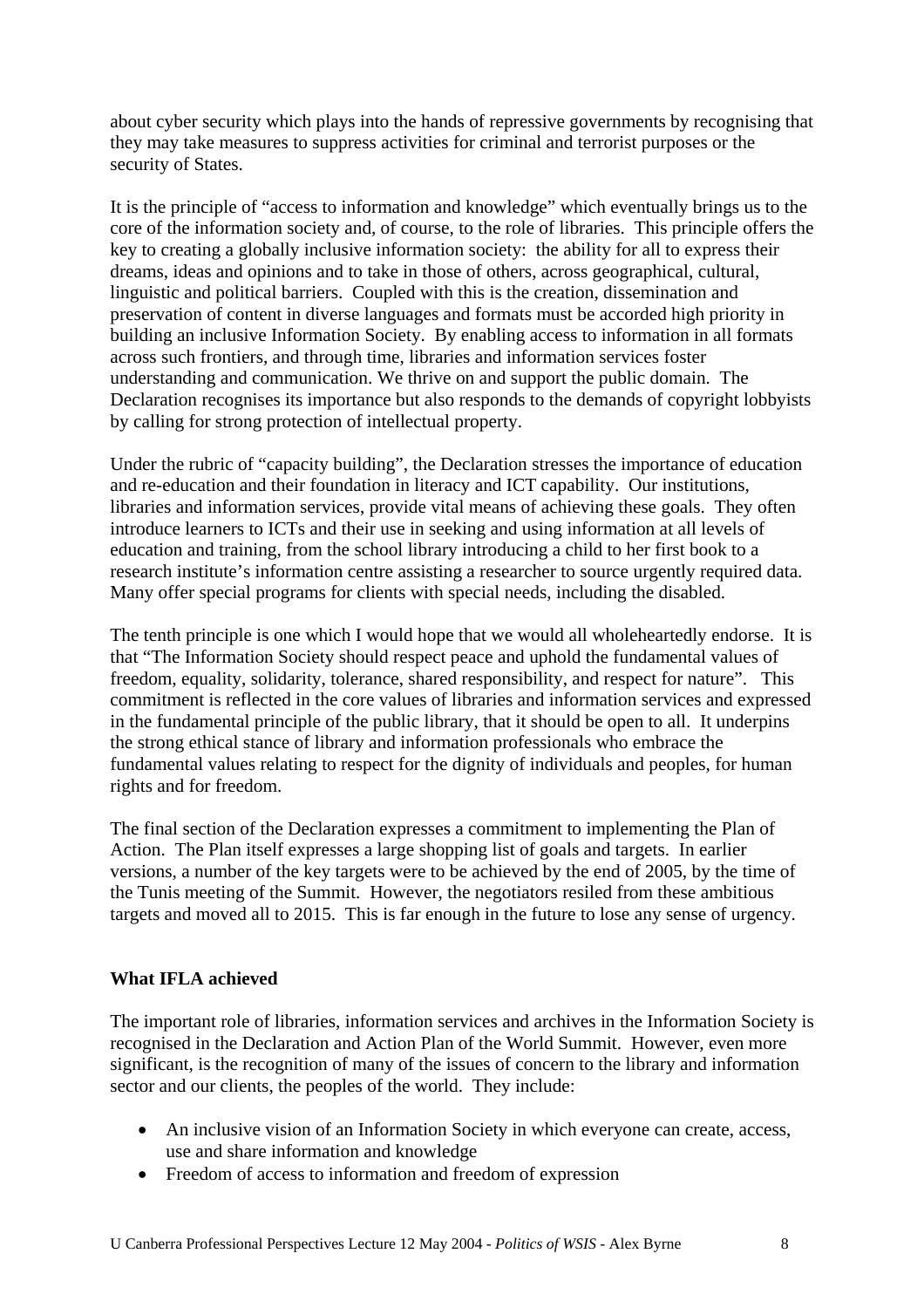- Cultural and linguistic diversity
- Lifelong literacy
- Support for the disadvantaged and disabled
- Protection of the public domain and balance in intellectual property legislation
- Open access to knowledge, including scientific and technical knowledge
- Preservation of cultural heritage
- Standards to ensure interoperability
- Capacity building and enabling provisions
- Equitable access to the Internet and ICTs

Of course we didn't achieve this all by ourselves. Many of these issues were advanced and advocated by other civil society organisations and are reflected in the Civil Society Declaration. Some governments raised a number of the issues including, especially, the New Zealand delegation which not only raised the issues but continually asserted the important roles played by libraries, archives and other information organisations. Their representative, Winston Roberts from the National Library of New Zealand, did this so often and so eloquently that he was asked in a snide way whether he is a librarian (he is).

However, it is important to observe not only that libraries and archives are explicitly mentioned in the Declaration and Action Plan but that the big issues of concern to us are identified as important and as areas in which results need to be achieved. This agenda consequently provides a foundation for action in the next phase, up to the November 2005 Summit meeting in Tunis.

## **What IFLA learned**

The advocacy campaign was exhausting and put all involved under pressure. It became clear that we needed to start preparing early, have key policy documents always at hand, have a strong and focussed delegation and have high level expertise in advocacy which can be dedicated to the project. Well prepared and consistent logistical support coupled with strong representation on the ground in key locations are essential, as the Swiss librarians and students provided for us in Geneva. Our experience also emphasised the need to work in partnership with other organisations with similar or related goals including, especially for IFLA, national library associations and major institutions, particularly national libraries. And we learned the need to develop relationships with sympathetic and influential governments. And finally it was clear that we had to do all this from the earliest possible date, if not sooner!

In addition we learned a great deal about how to organise such an important global advocacy project and established effective relationships with a number of key people. Our initiative to invite the President of WSIS PrepCom, M Adama Samassékou to IFLA's World Library and Information Congress in Berlin was particularly important since we gained privileged access to him – and a sympathetic ear for our concerns.

### **Robust geopolitical discourse**

These lessons might relate to any intervention at this level but there is another, more sobering, lesson from the Geneva phase of the World Summit on the Information Society. It is a lesson which is not surprising to any student of politics whether at the national level or in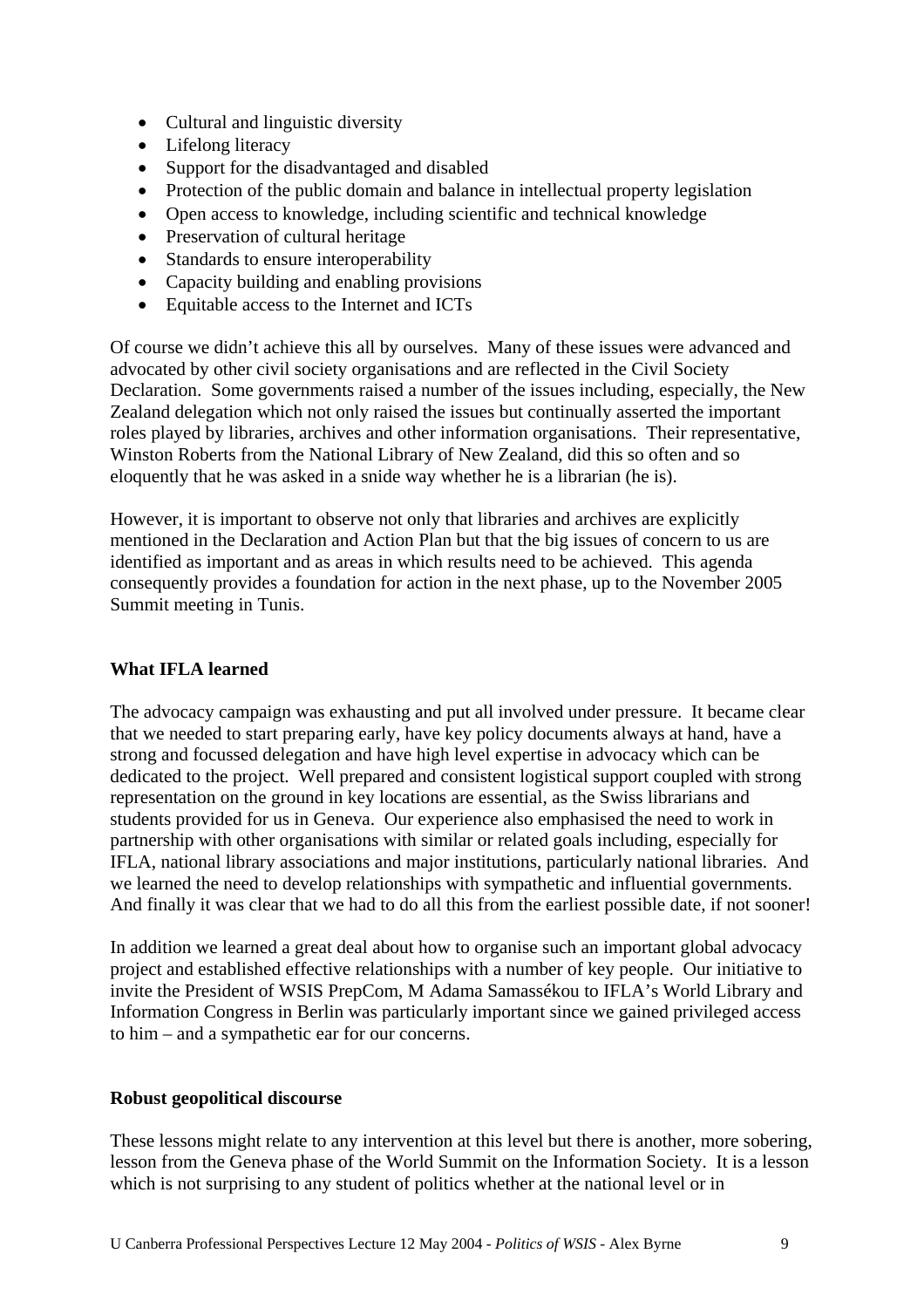international relations. It is that governments and their representatives run multiple agendas and often sacrifice principle for pragmatism in order to achieve another goal.

There were three key issues which derailed the preparatory process and raised fears that the Summit meeting might have been cancelled. They were unqualified recognition of human rights, Internet governance and funding to ameliorate the digital divide. The depth of the division on those issues caused PrepCom3 to break up in disarray. That PrepCom, held in September 2003, was intended to produce final versions of the Declaration of Principles and Plan of Action so that the governmental delegations could take them back to the "capitals", as they say, for endorsement by governments. The documents could then have been adopted at the December Summit with appropriate fanfare in the presence of many heads of state or government. However, agreement could not be reached so PrepCom3 was abandoned. Intensive lobbying followed with considerable work by M Samassékou and by Swiss representatives who, as the hosts, were considerably alarmed at the prospect of the cancellation of the Summit. M Samassékou produced another "non-paper" and a PrepCom3A was held on the eve of the Summit (literally) to patch over the differences in order to prepare final documents which could be adopted at the Summit. The endeavours were successful but the failure of many heads of state or government to attend, especially those from the richer nations, signalled the lack of confidence in the Summit's resolutions or importance.

I referred earlier to the division on human rights. Several governments, including the Cuban, Chinese and Arab governments did not want the inclusion of unqualified support for human rights in the Summit's documents. They were particularly concerned that any reference to the Article 19 rights of freedom of expression or freedom of information should be qualified by a phrase such as 'subject to national law' or 'culturally appropriate'. Any such qualification would, of course, have nullified the acknowledgement of the universal right. Fortunately, and largely thanks to the persistence of M Samassékou and some national delegations, the acknowledgement of human rights was not qualified but recognition of governmental prerogatives was included elsewhere.

The second issue which split the negotiations was the question of Internet governance and the related question of control of the Internet. These issues brought together an unholy alliance among which the United States of America, China and the Arab states were prominent. It was extraordinary to see the US Ambassador doing a deal with the Syrian representative because Syria held the chair for the Arab League! Internet governance is currently in the hands of ICANN, a not for profit company registered with the US Department of Commerce. It administers the Internet with a light hand and is minimally interventionist. Some governments of developing nations and some civil society organisations would like to change this arrangement to give those in the 'South' more influence, perhaps by placing it under the control of the International Telecommunication Union or another UN agency. Other civil society organisations fear greater governmental influence or even control. And with good reason because China and the Arab nations, among others, want greater control over the Internet for political and ideological reasons. The US is prepared to parlay with them because it wishes to keep the Internet in a free market domain with many aspects regarded as tradeable commodities. The compromise achieved at the eleventh hour was to agree that any solution "should involve all stakeholders and relevant intergovernmental and international organizations" – which was code for letting governments and UN agencies take over the game. The private sector was relegated to technical and economic fields and civil society to working at the community level. The question of trying to resolve issues relating to international governance of the Internet was referred to the Secretary-General of the United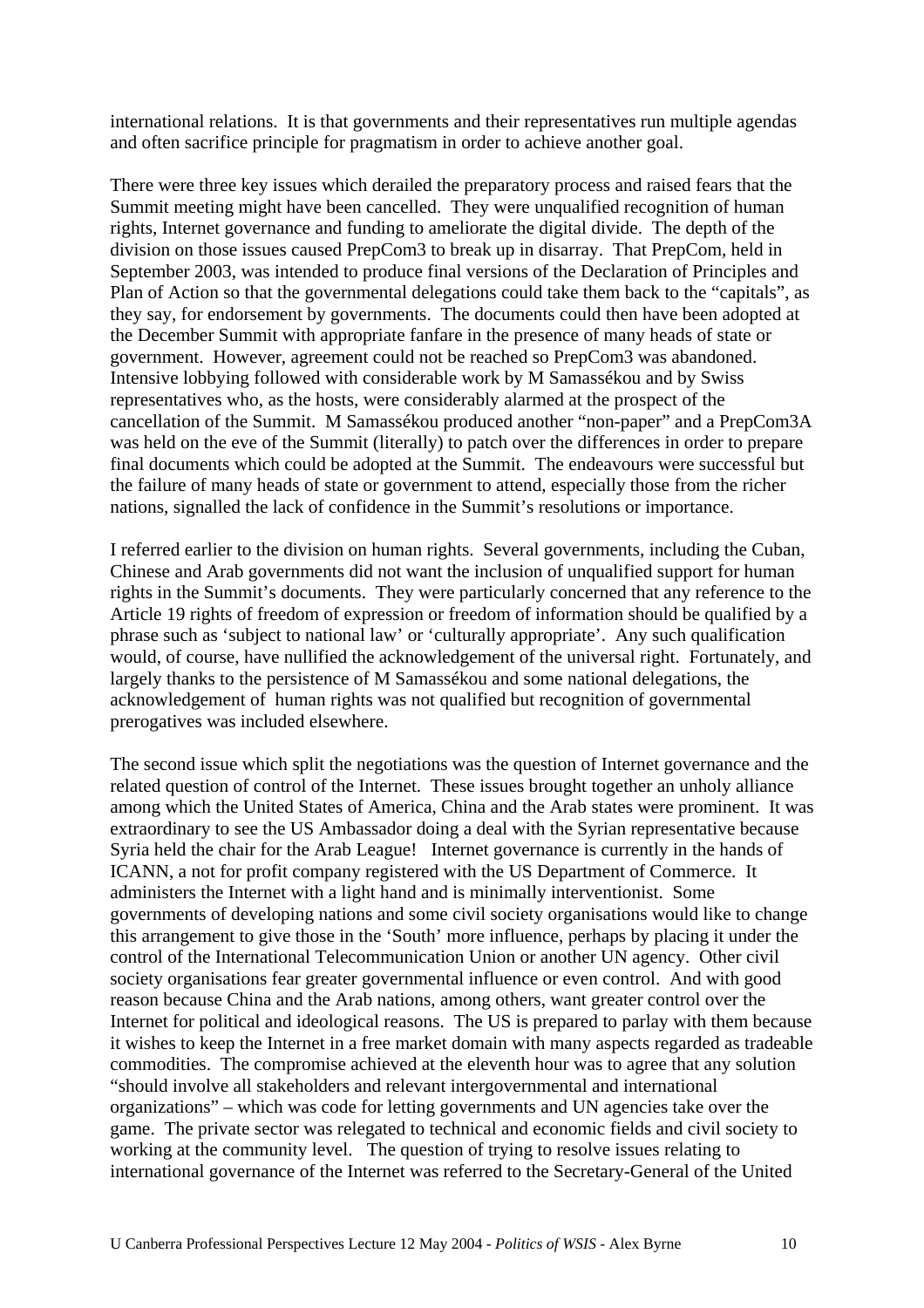Nations to set up a working group which should report by 2005. In other words, it was postponed as too difficult to resolve at the time which was probably sensible in the last minute context of the negotiations but raises concerns about the likelihood of retaining an open and benignly controlled Internet.

The third issue which provoked deep division was a proposal by the President of Senegal to establish a "Digital Solidarity Fund" which would help reduce the digital divide. This proposal was soundly condemned by the richer nations, led by the EU with Italy in the chair. They argued that there were many other international sources of funding that should be tried first and stated their absolute opposition to the creation of such a fund. Representatives from developing nations and many from civil society interpreted this position as an unwillingness to take urgent and decisive action to reduce inequality and it is difficult to see it in any other terms. IFLA is very conscious of the need to take urgent and decisive action to bridge the digital divide. Library and information specialists are in the frontline in trying to counter the growing information inequality which drives from the imbalance in ICTs and is multiplied by the problems of language, literacy and poverty. We see an urgent need for investment in infrastructure, technical support, initiatives to develop local content, and training and support for users, especially in developing countries. We argue that investment in the existing library and information network will provide a multiplier effect, hastening and maximising the return on investment.

## **Undercurrents**

And, finally, some comments on undercurrents at the Summit and in the process leading up to it. There are many examples of the influence exerted by particular lobbyists. They include the reference to the management of radio frequency spectrum in the section on enabling environment. Media advocates were even more successful: they managed to have inserted a whole principle relating to media. It acknowledges the crucial importance of freedom of the press and freedom of information, as well as those of the independence, pluralism and diversity of media, but also emphasises diversity of media ownership (with the qualification: "in conformity with national law"). While media independence and diversity are undoubtedly important, other no less important issues did not merit separate sections. Gender equity, to take one example, is mentioned but not highlighted to the same extent.

### **The road to Tunis**

I hope that I have described the process and outcomes of the Geneva phase of the World Summit on the Information Society and also illuminated some of the politics of that event. IFLA and its partners have been remarkably successful in this phase. We sought and have managed to achieve the inclusion of most of our high level issues in the Summit's Declaration and Action Plan along with recognition of the important roles played by libraries, archives and information services and those who work in them. However, if we are to build on our success, we need to take advantage of the outcomes of the Geneva phase in addressing the current phase of the Summit which will culminate with a Summit meeting in Tunis in November 2005.

An IFLA document, *Promoting the global information commons: A commentary on the library and information implications of the WSIS Declaration of Principles, relates* the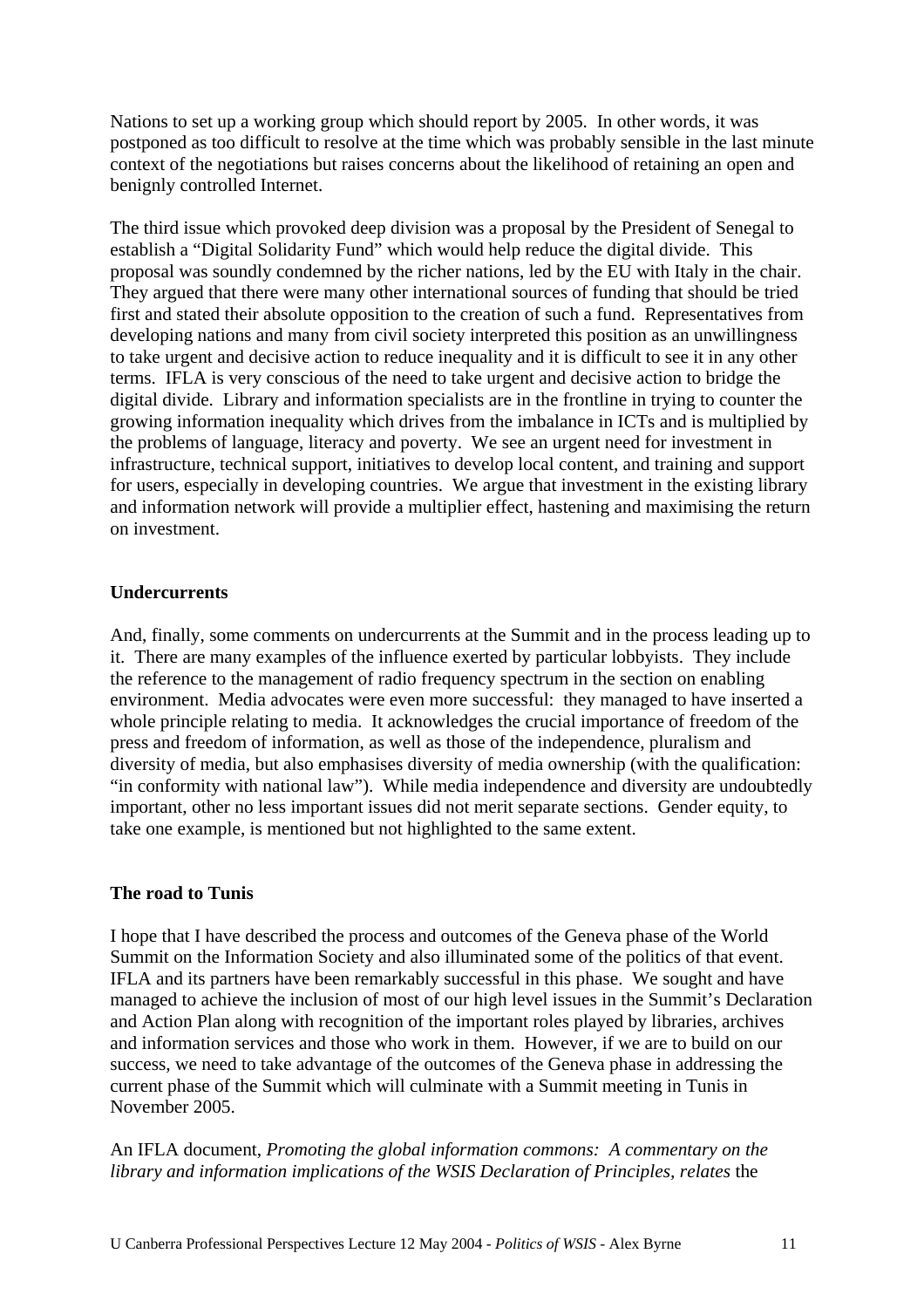clauses in the WSIS Declaration to our concerns and to relevant IFLA programs. We need to identify concrete programs and results which show that libraries and information services know what to do to create an inclusive and just Information Society. The programs might not be enormous but they should return real results so that we can tell the international community what could be achieved with a little more assistance.

We need to plan an advocacy campaign which will get IFLA or library association representatives into the offices of every government which will be represented at the Summit in Tunis. Once inside the door, we need to have a succinct message to give: that the global library and information network is the key to achieving the vision of an Information Society. The message needs to be supported by real examples and clear statements of local needs.

IFLA needs to support this campaign by providing draft documents which can be adapted to local needs and ensuring that our principles are easily available in major statements such as the *Glasgow Declaration* (IFLA 2002). This will require resources. We need to find the resources we can and to work with partners who can provide more substantial resources.

The Tunis phase will be particularly challenging because we are unlikely to have as much support on the ground as we were fortunate to have in Geneva. It will also be difficult because of the concerns about the human rights record of the Tunisian government but, as we have done in the past, it is important that we go to Tunis to proclaim the fundamental rights of freedom of access to information and freedom of expression.

# **References**

Castells, M 1996, *The rise of the network society*, Oxford, Blackwell.

- --- 1997, *The power of identity*, Oxford, Blackwell.
- --- 1998, *End of millennium*, Oxford, Blackwell.

IFLA 2002, *The Glasgow Declaration on Libraries, Information Services and Intellectual Freedom*, International Federation of Library Associations and Institutions, http://www.ifla.org.

IFLA 2003a, *Contribution to the World Summit on the Information Society (WSIS) Draft Declaration of Principles and Draft Action Plan*, The Hague, IFLA, http://www.itu.int/dms\_pub/itu-s/md/03/wsispc3/c/S03-WSISPC3-C-0019!!PDF-E.pdf.

--- 2003b, *Libraries @ the heart of the Information Society: proceedings*, Geneva, IFLA.

--- 2003c, *Submission to WSIS: PART I - Informative text about the role and position of Libraries generally; PART II - The IFLA Internet Manifesto; PART III - IFLA's Glasgow Declaration*, The Hague, IFLA, http://www.itu.int/dms\_pub/itu-s/md/03/wsispc2/c/S03- WSISPC2-C-0062!!PDF-E.pdf.

IFLA and A. Byrne 2004a, *Libraries Building the Information Society: A plan to implement the WSIS Declaration and Plan of Action [draft]*, The Hague, IFLA.

--- 2004b, *Promoting the global information commons: A commentary on the library and information implications of the WSIS Declaration of Principles "Building the information society: a global challenge in the new millennium" (Document WSIS/PC-3/DT/6)*, The Hague, IFLA.